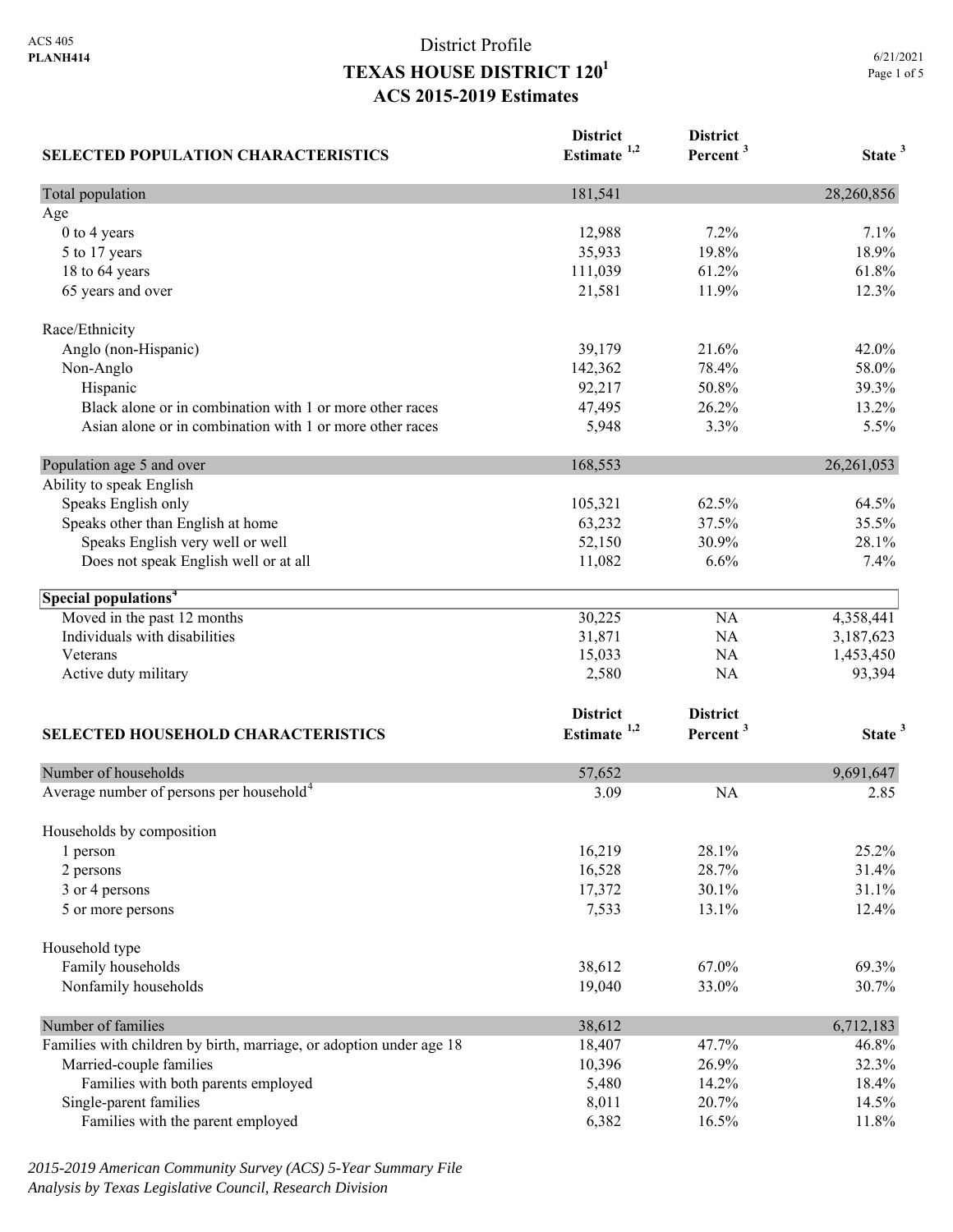# District Profile **TEXAS HOUSE DISTRICT 1201 ACS 2015-2019 Estimates**

| <b>SELECTED EDUCATION CHARACTERISTICS</b>                                | <b>District</b><br>Estimate <sup>1,2</sup> | <b>District</b><br>Percent <sup>3</sup> | State <sup>3</sup> |
|--------------------------------------------------------------------------|--------------------------------------------|-----------------------------------------|--------------------|
| Population age 3 and over enrolled in school                             | 50,557                                     |                                         | 7,681,758          |
| School status                                                            |                                            |                                         |                    |
| In preschool (public and private)                                        | 3,213                                      | 6.4%                                    | $6.0\%$            |
| In kindergarten, elementary, middle, or high school (public and private) | 35,473                                     | 70.2%                                   | 69.8%              |
| In preschool through 12th grade (public only)                            | 36,016                                     | 71.2%                                   | 68.8%              |
| In college, graduate, or professional school                             | 11,871                                     | 23.5%                                   | 24.3%              |
| Population age 25 and over                                               | 114,047                                    |                                         | 18, 131, 554       |
| <b>Educational attainment</b>                                            |                                            |                                         |                    |
| Bachelor's degree or higher                                              | 22,147                                     | 19.4%                                   | 29.9%              |
| Less than high school graduate                                           | 20,224                                     | 17.7%                                   | 16.3%              |
|                                                                          | <b>District</b>                            | <b>District</b>                         |                    |
| <b>SELECTED LABOR CHARACTERISTICS</b>                                    | Estimate <sup>1,2</sup>                    | Percent <sup>3</sup>                    | State <sup>3</sup> |
| Civilian employed population age 16 and over                             | 76,782                                     |                                         | 13,253,631         |
| Civilian employment sector                                               |                                            |                                         |                    |
| Private sector                                                           | 63,057                                     | 82.1%                                   | 80.1%              |
| Government sector                                                        | 9,824                                      | 12.8%                                   | 13.0%              |
| Self-employed                                                            | 3,806                                      | 5.0%                                    | 6.7%               |
| Industry for civilian employed population                                |                                            |                                         |                    |
| Agriculture, forestry, fishing, hunting, and mining                      | 612                                        | 0.8%                                    | 3.0%               |
| Construction                                                             | 5,869                                      | 7.6%                                    | 8.6%               |
| Manufacturing                                                            | 4,705                                      | 6.1%                                    | 8.5%               |
| Wholesale trade                                                          | 2,146                                      | 2.8%                                    | 2.9%               |
| Retail trade                                                             | 9,549                                      | 12.4%                                   | 11.4%              |
| Transportation and warehousing and utilities                             | 4,135                                      | 5.4%                                    | 5.9%               |
| Information                                                              | 1,285                                      | 1.7%                                    | 1.7%               |
| Finance and insurance, and real estate and rental and leasing            | 4,988                                      | 6.5%                                    | 6.7%               |
| Professional, scientific, management, administrative, and waste mgmt.    | 8,189                                      | 10.7%                                   | 11.5%              |
| Educational services and health care and social assistance               | 17,359                                     | 22.6%                                   | 21.6%              |
| Arts, entertainment, recreation, accommodation, and food services        | 9,886                                      | 12.9%                                   | 9.2%               |
| Other services, except public administration                             | 4,391                                      | 5.7%                                    | 5.2%               |
| Public administration                                                    | 3,668                                      | 4.8%                                    | 4.0%               |
| Population age 16 to 64                                                  | 116,525                                    |                                         | 18,273,711         |
| Worked at all in the past 12 months                                      | 83,363                                     | 71.5%                                   | 75.4%              |
| Worked 50-52 weeks                                                       | 63,913                                     | 54.8%                                   | 59.0%              |
| Usually worked 35 or more hours per week                                 | 55,174                                     | 47.3%                                   | 52.2%              |
| Usually worked less than 35 hours per week                               | 8,739                                      | 7.5%                                    | 6.8%               |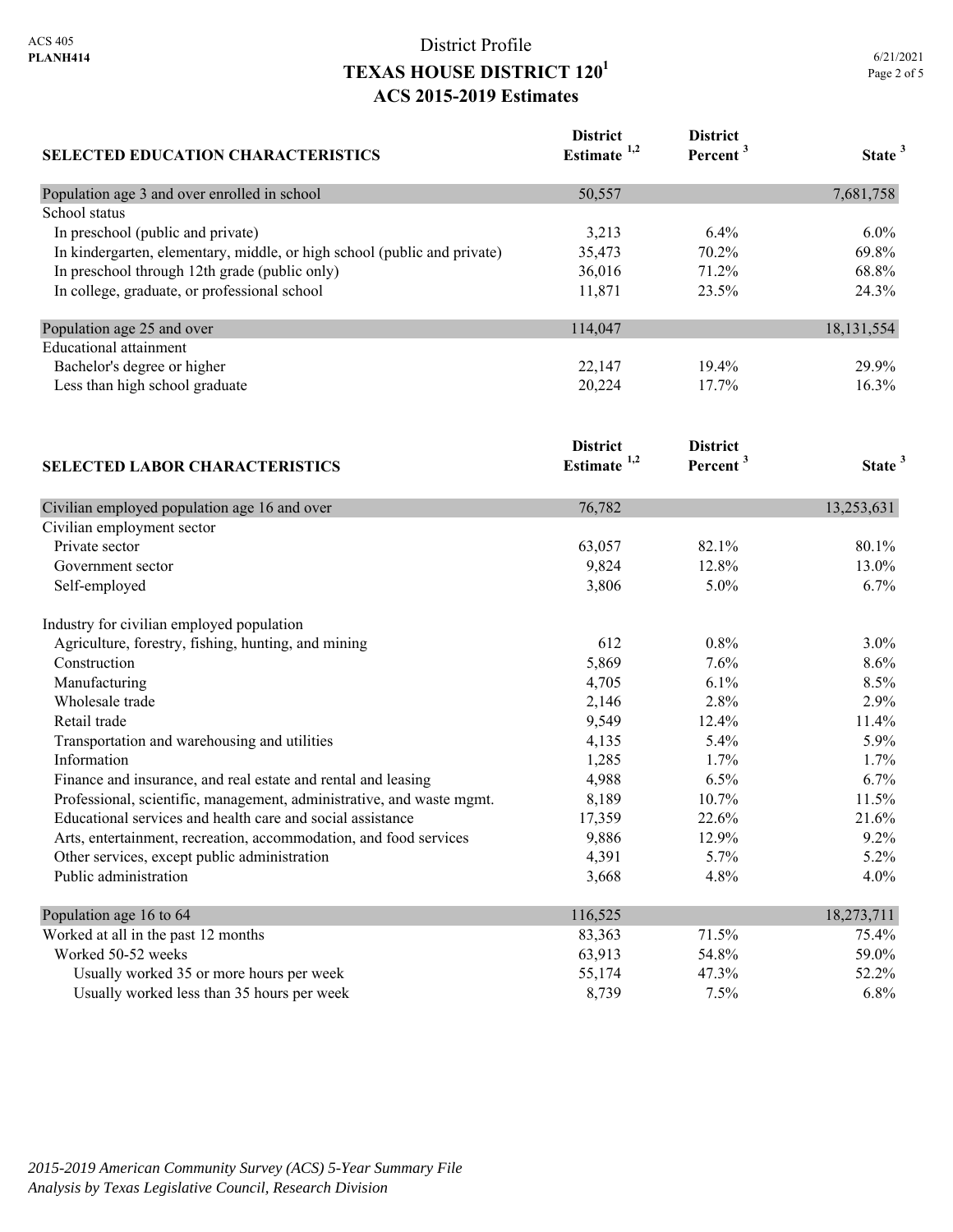# District Profile **TEXAS HOUSE DISTRICT 1201 ACS 2015-2019 Estimates**

| <b>SELECTED LABOR CHARACTERISTICS (continued)</b>               | <b>District</b><br>Estimate <sup>1,2</sup> | <b>District</b><br>Percent <sup>3</sup> | State <sup>3</sup> |
|-----------------------------------------------------------------|--------------------------------------------|-----------------------------------------|--------------------|
| Workers age 16 and over                                         | 78,134                                     |                                         | 13,115,511         |
| Means of transportation to work                                 |                                            |                                         |                    |
| Public transportation                                           | 3,133                                      | 4.0%                                    | 1.4%               |
| Private vehicle                                                 | 69,718                                     | 89.2%                                   | 90.5%              |
| Walk / bicycle / motorcycle                                     | 2,073                                      | 2.7%                                    | 1.9%               |
| Taxi / other means                                              | 762                                        | 1.0%                                    | 1.2%               |
| Worked at home                                                  | 2,448                                      | 3.1%                                    | 5.0%               |
| Travel time to work <sup>5</sup>                                |                                            |                                         |                    |
| Less than 15 minutes                                            | 16,375                                     | 21.0%                                   | 23.6%              |
| 15 minutes to 29 minutes                                        | 33,183                                     | 42.5%                                   | 34.2%              |
| 30 minutes to 44 minutes                                        | 17,193                                     | 22.0%                                   | 20.8%              |
| 45 minutes to 59 minutes                                        | 4,876                                      | 6.2%                                    | 8.3%               |
| 60 minutes or more                                              | 4,059                                      | 5.2%                                    | 8.1%               |
|                                                                 | <b>District</b>                            | <b>District</b>                         |                    |
| <b>SELECTED INCOME CHARACTERISTICS</b>                          | Estimate <sup>1,2</sup>                    | Percent <sup>3</sup>                    | State <sup>3</sup> |
| Persons in poverty <sup>6</sup>                                 | 34,754                                     | 19.5%                                   | 14.7%              |
| Per capita income <sup>4</sup>                                  | \$21,896                                   | NA                                      | \$31,277           |
| Number of households                                            | 57,652                                     |                                         | 9,691,647          |
| Annual household income                                         |                                            |                                         |                    |
| Less than \$10,000                                              | 5,131                                      | 8.9%                                    | 6.1%               |
| \$10,000 to \$24,999                                            | 9,454                                      | 16.4%                                   | 12.9%              |
| \$25,000 to \$49,999                                            | 15,330                                     | 26.6%                                   | 21.8%              |
| \$50,000 to \$99,999                                            | 18,741                                     | 32.5%                                   | 30.1%              |
| \$100,000 to \$199,999                                          | 7,787                                      | 13.5%                                   | 21.7%              |
| \$200,000 and over                                              | 1,209                                      | 2.1%                                    | 7.4%               |
| Households with social security income                          | 17,223                                     | 29.9%                                   | 25.6%              |
| Households with supplemental security income (SSI)              | 4,704                                      | 8.2%                                    | 4.7%               |
| Households with public assistance income'                       | 1,592                                      | 2.8%                                    | 1.4%               |
| Households that received food stamps/SNAP in the past 12 months | 10,517                                     | 18.2%                                   | 11.8%              |
| Number of families living in poverty                            | 5,991                                      |                                         | 759,269            |
| With related children under age 18                              | 4,709                                      | 78.6%                                   | 77.1%              |
| Married couple families                                         | 1,292                                      | 21.6%                                   | 26.2%              |
| Single-parent families                                          | 3,417                                      | 57.0%                                   | 50.9%              |
| Female head of household                                        | 2,960                                      | 49.4%                                   | 44.4%              |
| Male head of household                                          | 457                                        | 7.6%                                    | 6.4%               |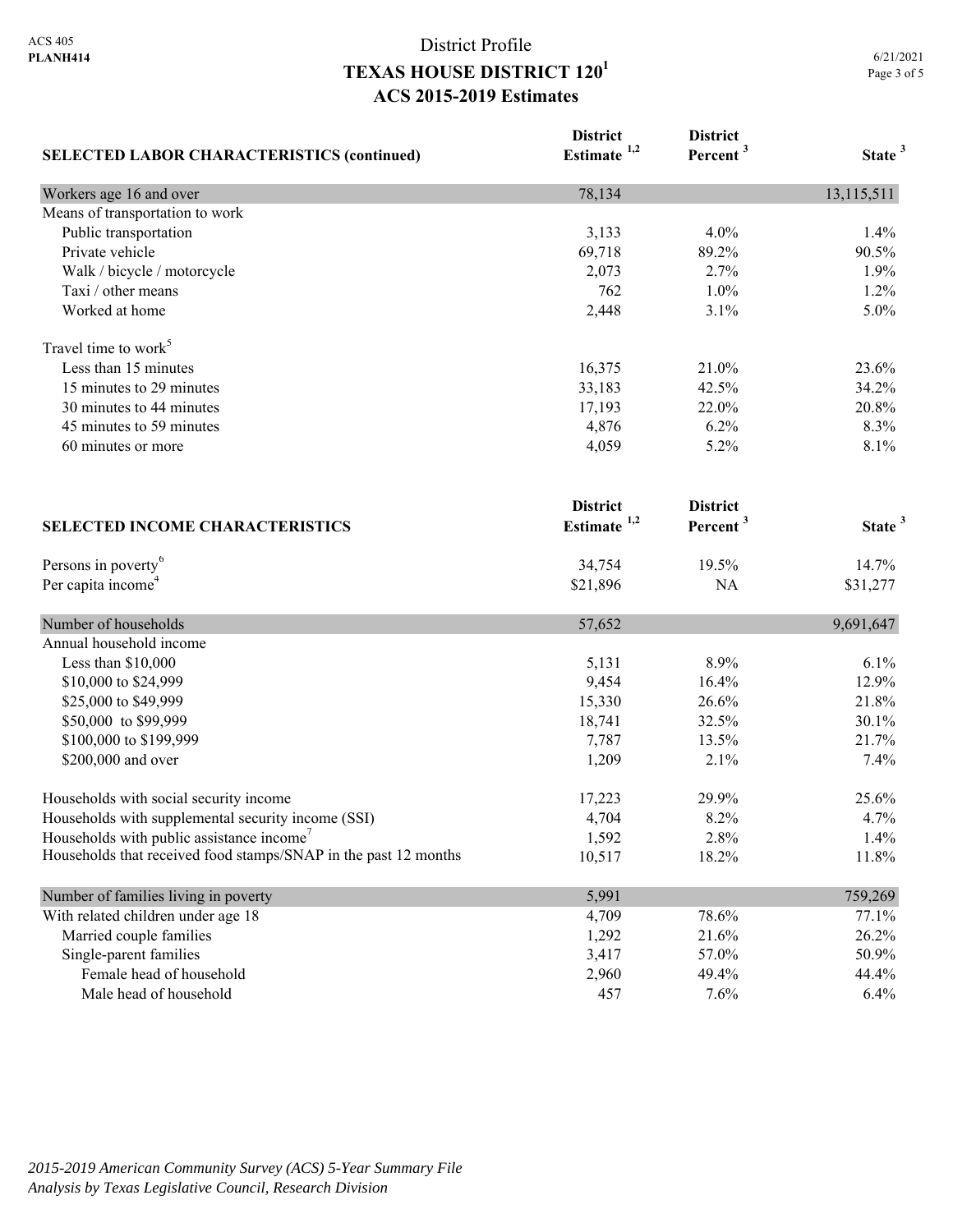**SELECTED HOUSING CHARACTERISTICS**

## District Profile **TEXAS HOUSE DISTRICT 1201 ACS 2015-2019 Estimates**

**District Estimate 1,2**  **District** 

**Percent <sup>3</sup> State <sup>3</sup>**

Number of housing units 10,937,026 Age of housing Built in 2010 or later 10.4% 10.4% 10.4% 10.4% 10.4% 10.4% 10.4% 10.4% 10.4% 10.4% 10.4% 10.4% 10.4% 10.4% 10.5 Built between 2000 and 2009 10,814 16.9% 19.3% Built between 1990 and 1999 **6,459** 10.1% 15.2% Built between 1970 and 1989 21,225 33.2% 31.4% Built before 1970 20.714 32.4% 23.7% Occupancy status Owner-occupied 32,952 51.5% 54.9% Renter-occupied 24,700 38.6% 33.7% Vacant 6,283 9.8% 11.4% Median gross rent (contract rent plus estimated utility and fuel cost)<sup>4</sup> \$1,016 NA \$1,045 Median value of owner-occupied housing units<sup>4</sup> \$116,800 NA \$172,500 Number of owner-occupied housing units 32,952 6,004,802 Value of owner-occupied housing Less than \$50,000 2,643 8.0% 8.9% \$50,000 to \$99,999 10,153 30.8% 16.5% 16.5% \$100,000 to \$199,999 15,683 47.6% 32.2% \$200,000 to \$499,999 4,152 12.6% 34.8% \$500,000 and above 321 1.0% 7.6% 7.6% Selected monthly owner costs as a percentage of household income<sup>8</sup> 35 percent or more 15.3% 15.3% 15.3% 15.3% 20 to 34.9 percent 24.9% 24.9% 24.9% 24.9% 24.9% 26.194 26.9% 26.194 26.194 26.194 26.194 26.194 26.194 26.194 26.194 26.194 26.194 26.194 26.194 26.194 26.194 26.194 26.194 27.194 27.194 27.194 27.194 27.194 27.194 27.194 Less than 20 percent 18,231 55.3% 59.0% Vehicles available in owner-occupied housing units No vehicle  $1,023$   $3.1\%$   $2.1\%$ One or more vehicles 97.9% 97.9% 97.9% Number of renter-occupied housing units 24,700 3,686,845 Gross rent<sup>9</sup> Less than \$500 2,207 8.9% 6.2% \$500 to \$749 13.4% 13.4% 13.4% 13.4% 13.4% 13.4% 13.4% 13.4% 13.4% 13.4% 13.4% 13.4% 13.4% 13.4% 13.4% 13.4% 13.4% \$750 to \$999 5,887 23.8% 24.2% \$1,000 to \$1,249 20.7% 20.7% 20.7% \$1,250 and above 30.5% 30.5% 30.5% 30.5% 30.5% 30.5% 30.5% 30.5% 30.5% 30.5% 30.5% 30.5% 30.5% 30.5% 30.5% 30.5% 30.5% 30.5% 30.5% 30.5% 30.5% 30.5% 30.5% 30.5% 30.5% 30.5% 30.5% 30.5% 30.5% 30.5% 30.5% 30.5% 30.5% 30.5% 3 Gross rent as a percentage of household income<sup>8</sup> 35 percent or more 35.9% 36 percent or more 35.9% 20 to 34.9 percent 32.1% 32.1% Less than 20 percent 24.9% 24.9% 24.9% 24.9% 24.9% 26.000 26.000 26.000 26.000 26.000 26.000 26.000 26.000 26.000 26.000 26.000 26.000 26.000 26.000 26.000 26.000 26.000 26.000 26.000 26.000 26.000 26.000 26.000 26.000 26. Vehicles available in renter-occupied housing units No vehicle 10.5% 16.0% 10.5% 16.0% 10.5% One or more vehicles 89.5% 89.5%